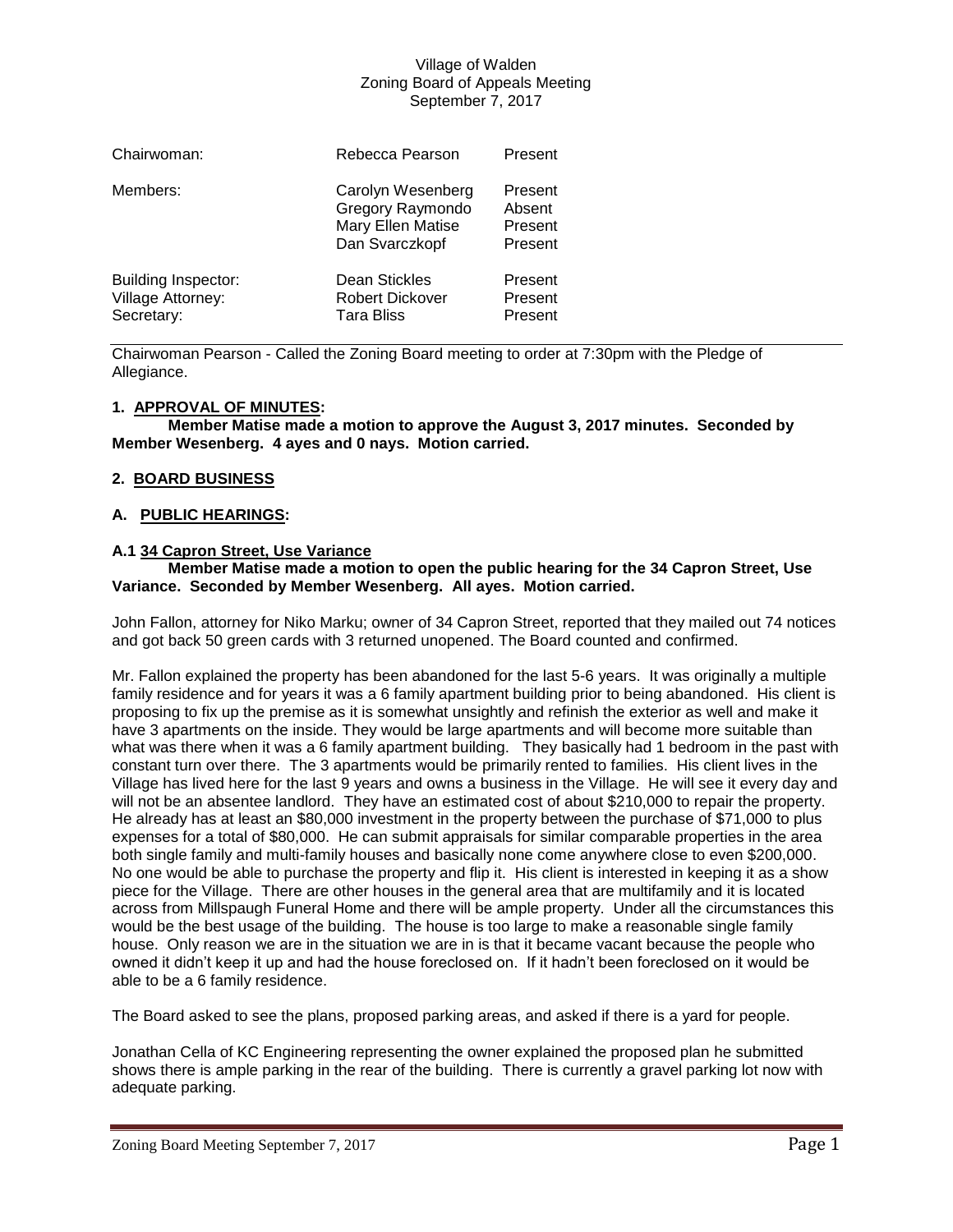Niko Marku, owner, explained there is a yard in the back and parking in the back. There is parking for a lot more than 3 families. There are 9 parking spots and the yard is on the side and in the front. The property is the biggest on that road.

Mr. Cella continued that there are two existing entrances one on the right side that will service 2 apartments. Entrance to the left side of the property below the tower is an open porch will service the other first floor apartment. He pointed out the entrances on the map.

Chairwoman Pearson asked if there was an exit to the yard in the back of the building.

Mr. Cella replied that the plans we have proposed demonstrate that it would meet the zoning for the 900 sq. ft. of apartment area required. 2 of the apartments would have 970 sq. ft. with the 3 being 1,100 sq. ft.

Chairwoman Pearson asked if they had to have a front and a back egress on the first floor.

Building Inspector Stickles replied that an egress can be a window for first floor apartments.

Mr. Cells stated the fire escape there is existing which will service the 2 story proposed apartment. The building will be all up to international building code.

Member Matise asked if they could describe the condition of the building.

Mr. Marku replied that it is savable today but isn't good. He can't do anything to the house before this decision. It needs a roof right away.

Mr. Cella replied there are 6 kitchens, 6 bathrooms, holes in the walls.

Chairwoman Pearson asked if it had a full basement.

Mr. Cella replied yes.

Mr. Marku added that it says it was a 6 family residence but there were really 8 living areas there as they used the basement and the attic as living spaces. Kind of like those mix use but we don't need the basement or the attic. The basement will have a maintenance room with 6 furnaces there, 6 electric boxes, etc. It will cost a lot to fix it because of that as it was a legal 6 family, non-conforming property until it lost its use. The condition is as you can imagine a vacant house to be 5 years ago. He really wants to save the house from his heart not just a business. It is not the first house he bought, he has purchased 2-3 house and fixed them up it's from its heart. That house would never sustain a single family with 6,600 sq. ft. It cost almost \$300,000 to fix the whole house. Other option is to garbage the house but that's not a good option either. It is a very historic house and there are no other houses in Walden like this. It is very unique. It is not like a single family house turned into a 2 family house when you go in you physically forget to come out; you forget how big it is. He is going to try to make it a real 3 family house with 3-4 bedrooms and a family renting it. It is not going to be just a single bedroom it's going to be a family with a nice kitchen not just one bedroom. Not going to be a single bedroom the way it used to be. Not even business side just his opinion. That's why he choose to take a chance and so did the guy who had it before him.

Chairwoman Pearson asked if he knew it was a single family home when he purchased it.

Mr. Marku replied yes, he knew the story and knew why he lost it but he took a chance to fix it.

Chairwoman Pearson asked if he was advised before he bought it that it was a single family.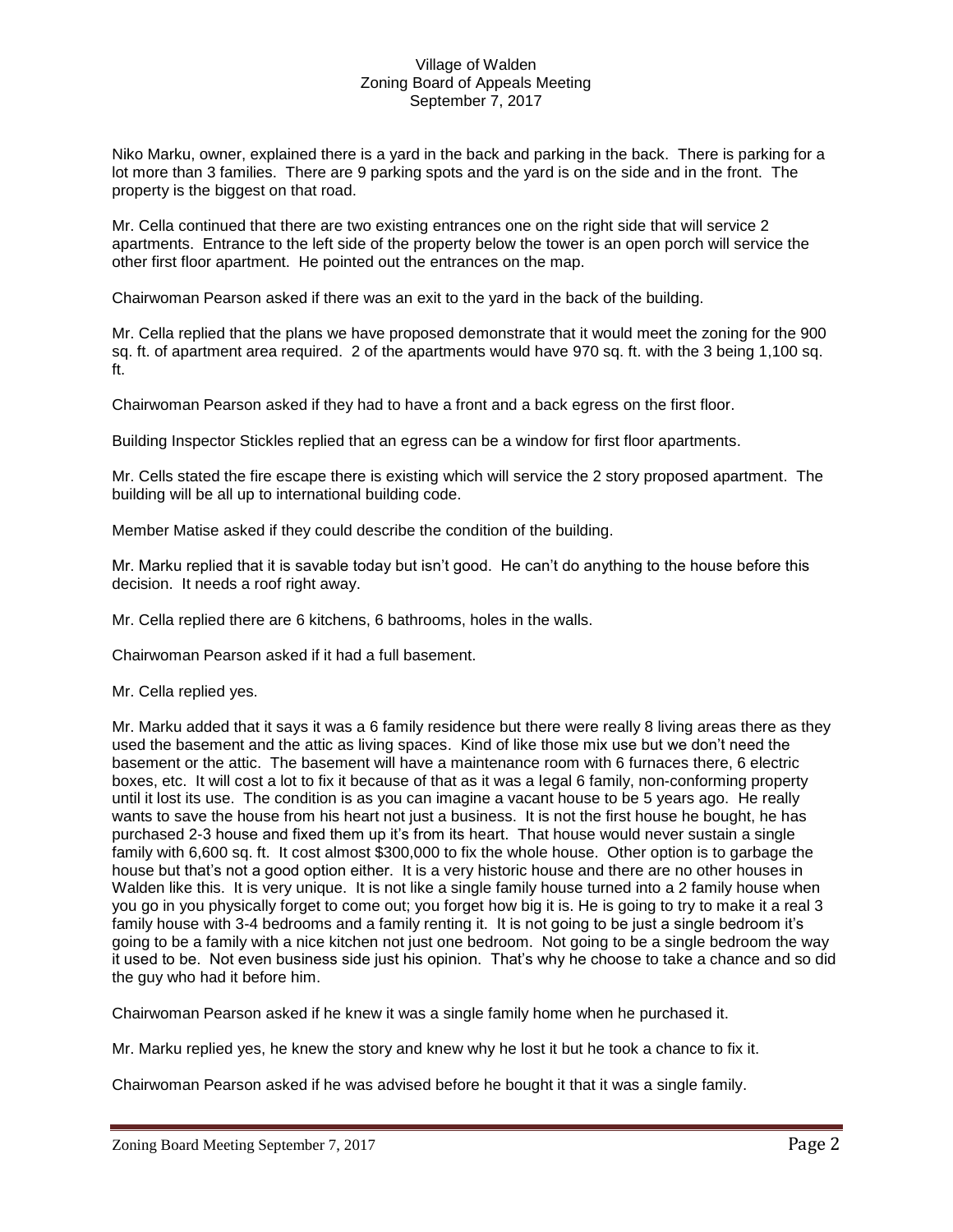Mr. Marku replied yes, he knew the story but it makes sense to fix it.

Chairwoman Pearson asked if it had a full basement all the way through, the full length of the house.

Mr. Marku replied yes, not under the porch area.

Chairwoman Pearson asked if the attic is full.

Mr. Cella pointed on the map that there was a walk up attic and stairs to the tower as well and people were living up there as well.

Chairwoman Pearson asked how they would be assured in the future that people won't be living up there, say if you sell to someone else?

Mr. Marku said the plans only allow for the landlord to get to. Will be completely blocked to the tenant.

Mr. Cella added that there is an outside entrance only, can't get to that area from the apartments. There is a door and flight of stairs on the inside to go to the basement but we are eliminating those stairs so there will be no access from tenants, just landlord. There is a second flight of stairs to the attic door with a lock on it and will not be used as storage for the apartment there. The 3<sup>rd</sup> floor tower will be for unfinished storage. He has more than enough sq. ft. than he needs to fix without the basement and attic spaces which is why they felt this was a fair proposal; coming in with 3 apartments.

Member Matise asked if the layout that was given is reducing and taking out 3 kitchens and 3 bathrooms.

Mr. Marku said he may be adding a laundry room to each family as there is physically bathrooms and kitchens and existing plumbing all over the house. It is pretty much everywhere.

Member Matise asked if some bedrooms will be constructed or are they using existing rooms.

Mr. Cella replied we are going to be reusing as many walls as can but making it the way it is set up now it doesn't flow so we definitely have to more walls. We will be closing some walls, and putting some walls in.

Mr. Marku added that in some areas there are 2 bedrooms that will become one.

Mr. Cella stated that the international building code requires a 70 sq. ft. minimum which we are above all that.

Member Matise suggested instead of making it 4 bedrooms they could make it 3 bedrooms.

Mr. Marku said he had the same opinion but these plans are just to show that the layout works. Looking for 2-3 bedrooms for a nice small family with 2-3 kids. His plan was to come up with the plan not the way that he wants it. It's the way the house lets it be.

Chairwoman Person has concerns over a shared yard and size concerns. 3 families with 2-3 kids are not going to sit in the front yard they are going to sit in back. Part of it is parking. Is there adequate street parking will you be split it between families? How does that work?

Mr. Marku replied that the yard is huge; it takes him a half hour to cut the grass. It's big and right now there is gravel because of the mud. He couldn't invest anything in the house until this decision. There is a side yard and a front yard.

Donna Penny said it is an 'L' shaped yard but it is quite deep.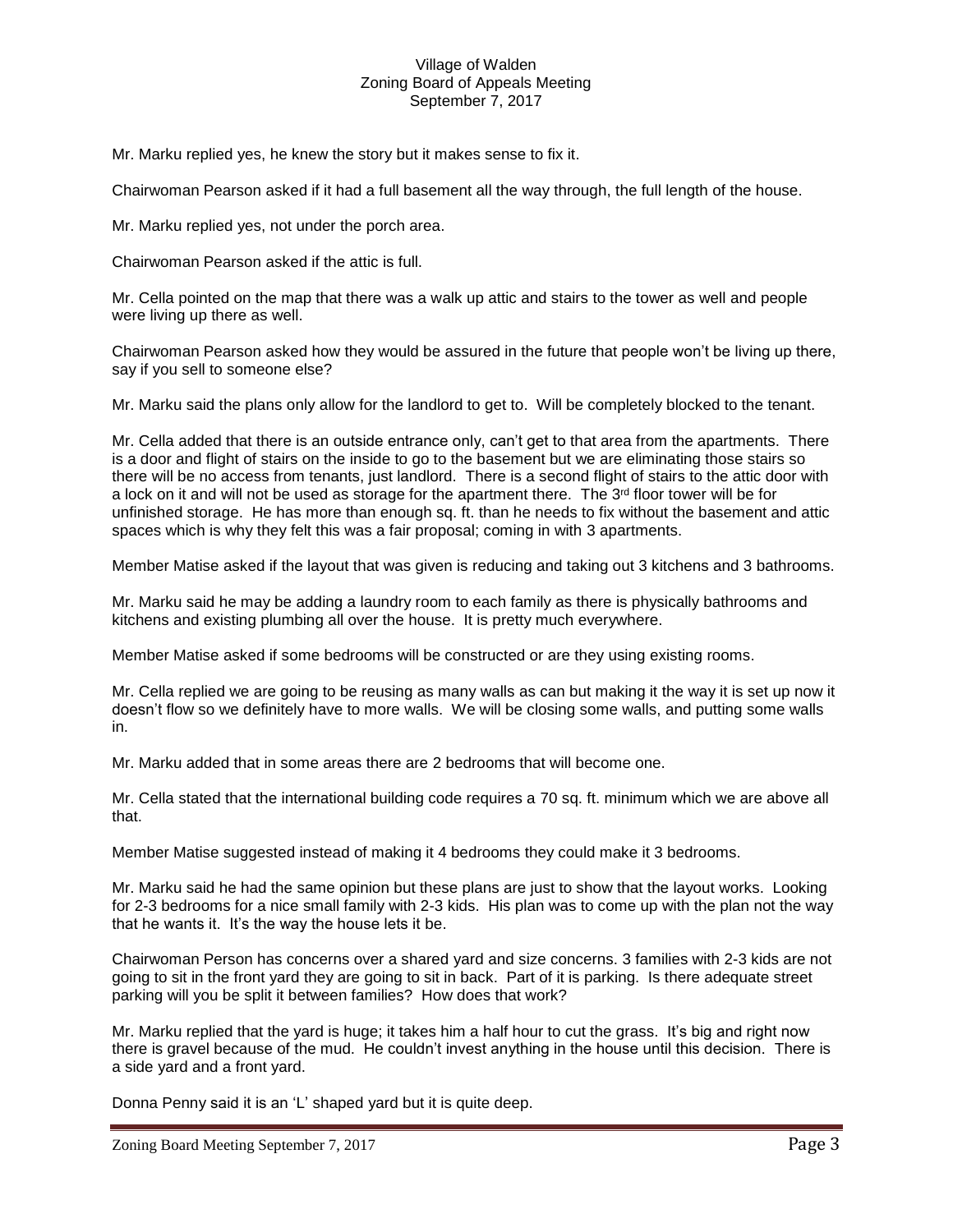Member Matise added that there is always potential to put a fence in the front yard and it becomes usable for the tenants.

Mr. Marku said he would definitely consider that. It's a big yard. The smallest house on the road you can put 3 on the property.

Member Svarczkopf asked if the contractor could give a rough estimate to bring it back to a 1 family house. Would the renovations be about the same?

Mr. Marku replied it would be \$210,000 for a 1 family and \$230,000 for a 3 family. The difference is the 2 more kitchens.

Member Svarczkopf relied you are never going to get that for it.

Chairwoman Pearson asked if he had an idea what he would be renting the apartments for.

Mr. Marku replied honestly he likes to rent through real estate people because they do back ground checks and they say about \$1,300 per apartment. That doesn't include utilities. It includes water and garbage. He is currently paying the water and garbage and he doesn't even have a can on the property. The taxes cost so much just to maintain it vacant the way that it is. He would love to bring it back to life. It's a historic house.

Member Matise said it is a historic house because it was built by Seth Capron probably around 1850. It is not on the registry.

Mr. Marku reiterated it is built very unique.

Member Wesenberg commented that you keep saying family. Is there a stipulation that can be put on the rental that it's for 3 families in the apartments? She has 7 20-something year olds living in the apartments next to her so that is not necessarily families.

Attorney Dickover thanked her for the question and said he would reserve his answer for later but not tonight.

Mike Stenko, stated he lives across the street for the property and has lived there for about 30 years. He was there when it was first made a 6 apartment building and it was way too much. His issue is with on street parking. During the winter time they don't plow straight close to the curb, it is usually about a foot away from the curb making it difficult to get in and out of his driveway. He would like to see no parking in front of the building as it cramps things when snow gets on the street there. There is parking in the back it had 12 cars in the back at one point. He had friends that lived there so he's been in there many times.

Charles Brod, 30 Capron Street, commented that no parking in front of that building would affect him because then they would park in his spots in front of his house. He doesn't want a no parking situation because he doesn't want them to park in front of his house. He agrees with Mrs. Wesenberg and is concerned about 7 20-something year olds living in one apartment there rather a family. What does a family really consist of, it's not always a wife, husband, and 2 kids. He is also concerned about section 8 housing also. He has lived in Walden for 17 years and that house was horrible. It was a crack house with riff raff and people coming and going at all hours of the night every day. He wants a spot to part too so what he said with the no parking won't work.

Jose Ethier, 31 Bergen Avenue, stated his house is located directly behind this property and he has been directly dealing with the on slot of issues at that house for the last 24 years he's been living there. He is a retired NYC detective so he knows a great deal about all the narcotics that took place and the raid that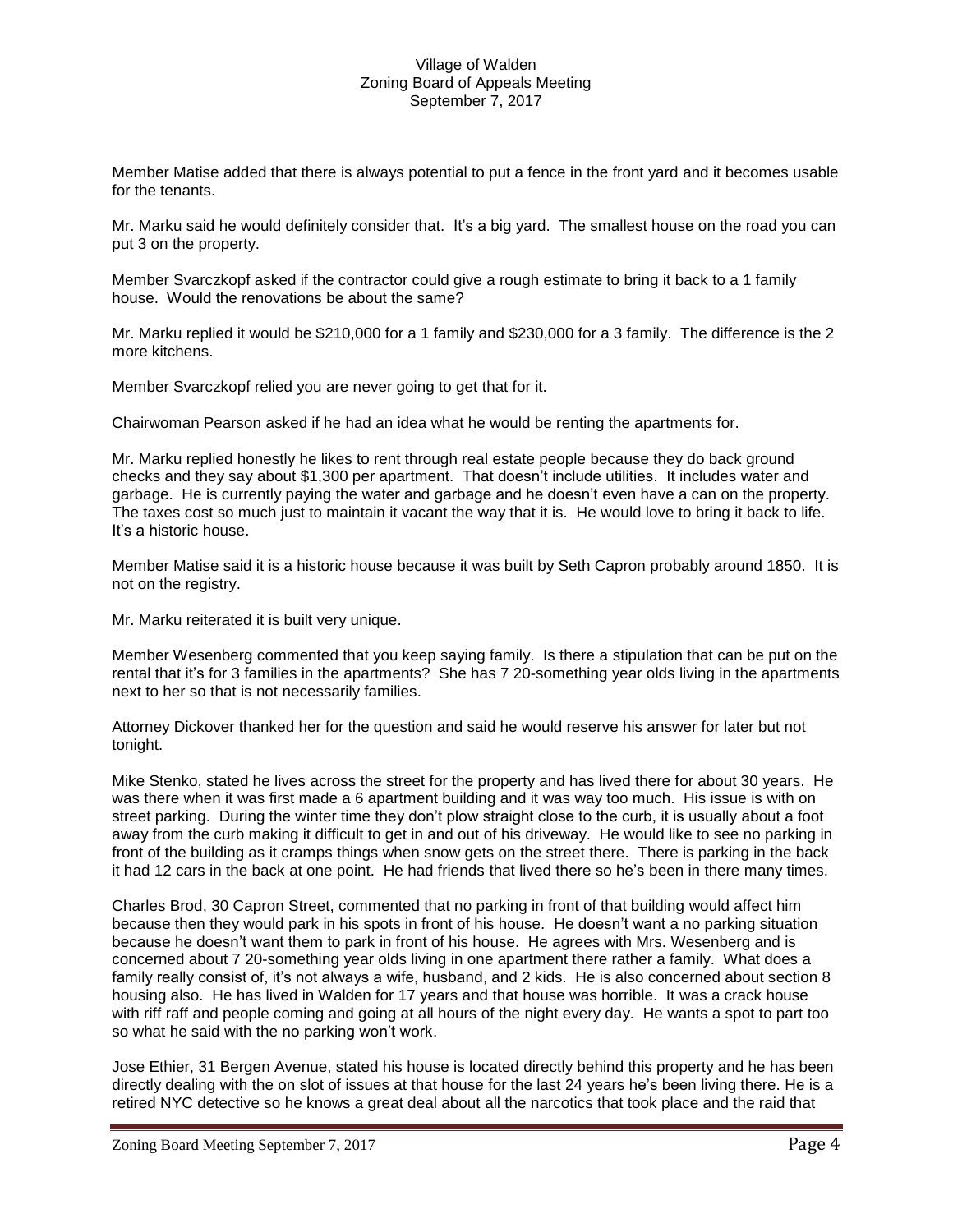took place in that house is a direct result of his input. He has concerns about parking because he has replaced his back fence 3 times as a result of tenants or whatever backing up on the fence between our properties. Actually his retaining wall fell and shortened access to his back yard by 3 feet to build a retaining wall to put up a 6 ft. fence so that he has more direct privacy to his back yard which he hasn't used for years while there were tenants there as he had no privacy. People used his back yard as a walk way between Capron and going down to the Thruway. He at one point paid for a full fence to go across. Storms over the years knocked down a 1/3 of that fence and it has become too costly for him to put that back up just to keep people from coming onto his property. He has concerns over that. Would like to air that out tonight.

Pam Carrod, 28 Bank Street, stated she has known Niko through his business and believe him to be a very hard working individual and is concerned about houses and restoring it. She's had casual conversations with him about it. He is very well-mannered and hard working for this adventure. She thinks her neighbors will agree that if anyone can do anything positive for that house we would be in favor of that. Carolyn's question was great; what constitutes a family? For rental property in the Village, they need to be related to one another. Is there a maximum number of children that could be in the apartment? She is interested in hearing what he wanted to charge because she hoped it would be high enough that it wouldn't invite problematic tenants to live there. We have had a number of problems in the neighborhood on Capron and Bank Street. If he is charging a high enough rent that would help to screen tenants that are there and it might be very workable but is there a maximum number of people that can live there; that is an issue of concern. Something that would make the building look more attractive as it is at the far opposite of that and has been abandoned for years. The Village needs to take responsibility for how the houses looks. She thinks that if improvement could be done to the outside and if we can have a safe neighborhood and a diligent responsible landlord and the appearance to improve the neighborhood. Those are the top things on her list.

Donna Penny, 32 Capron Street, explained that she is right next door to the abandoned haunted house as the kids refer to in the neighborhood. It is very badly deteriorated. She has lived there for 46 years; she came as a young bride to that house. She was there before many houses were built. She was there when the property was subdivided so many houses could be built. She was there when the property extended from Capron to Bergen. To her understanding Mr. and Mrs. Churchill who were her neighbors before Mr. Brod came, they were quite elderly and subdivided off the Barker estate. Let's be realistic, this Village is not anywhere near ever going to get someone in there to restore that house as a single family, it's not possible. When she first move in it was a 4 family apartment back 46 years. The landlords were not residents but they came every week and took care of the property constantly it was not a problem then. After that they sold it and it went downhill until it became hang outs. She put her fence up because the apartment on the side was actually a long porch, it wasn't closed up like you see now. They had beer parties there and one tenant had 2 large husky dogs that would be out there and she had small children, so she put a fence up to keep the dogs out of her yard with her kids. The next tenants had dogs that did their business in her yard so she kept her fence up. She has been mowing that side for years because she didn't wat it creeping into her yard. You had to watch where you stepped it was that bad. Since it's been abandoned there is spray paint on their side, it's been vandalized, and there is siding hanging off. She has always been afraid if there was a fire in it that it is so close it would affect her house. It is a shame to see it like this. She has concerns about the number of people there are some not fun things. She is not sure about the parking as it's a very narrow street so if you don't allow parking there is no place for visitors to park. The only other place to park is Millspaugh parking lot or the Municipal lot and she can't walk that distance. There is plenty of parking in the house she has had her fence ruined too and she also has a collapsing retaining wall in her yard. Since Niko has bought the property he has come and asked if I had concerns. He has taken care of some trees that were causing damage to her roof. He is aware of her retaining wall also. He has been there a lot of times compared to the previous owner who you could never talk to him due to his religious beliefs. She would rather live with a landlord that takes care of the building and get it back on the tax rolls than to live next to an abandoned house and have it not fall down. It is a hazard. This one would be someone who not only lives here but he also has a business and would be easy to contact with complaints or issues.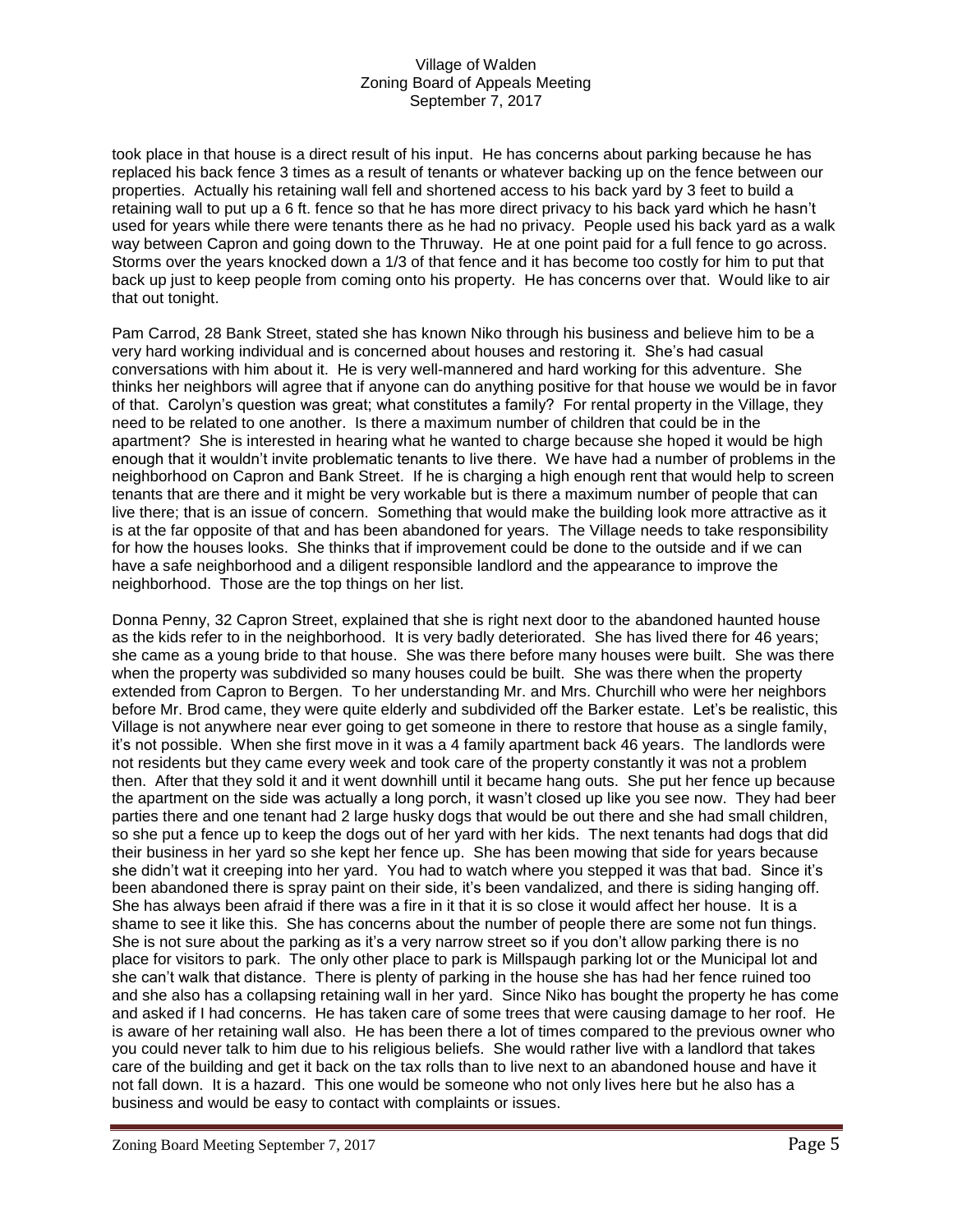John Fallon added with regards to a family the Village has a definition and his client would be in compliance to that and believes that the requirements as to how many people can be there based on the square footage. He wants to keep it in good condition, he has a substantial investment in the property. To have people come and do damage to would not help him and he wants to be a good neighbor. It doesn't help him or his neighbors. If necessary to put up fencing he will do so to make sure no tenants can; at least see a barrier between properties. From a history standpoint, this property was carried on the tax rolls as an apartment until 2011 and the records of the County have it as 6 full bathrooms, 6 kitchens, a full basement and what he is attempting to do is lower the number of apartments so that it will encourage families to live there rather than 1 bedroom apartments that sometimes encourage transient people. He would be charging a reasonable rent that people will think twice before going there without knowing this would be a good place.

Chairwoman Pearson addressed a comment made about the number of people that can live in each apartment. The Code for NYS says 3-5 occupants is required to have a living space of 120 sq. ft. and the proposed square footage is a total of 250 sq. ft. If you have 6 or more occupants you have to have 310 sq. ft. of living space, not including the bedrooms. All those apartments do add up to 6 or more.

Mr. Cella commented they are that large due to the size of the building.

Member Matise asked about Mr. Marku's residence at 12 Woodruff Street, is that a single family home or do you have an apartment there too.

Mr. Marku replied it is a single family home.

Member Matise asked about the other units that he owns, the ones that are rentals, are they single family.

Mr. Marku replied he has one that is 2 family and the other he is not renting out yet as it is a 2 family that reverted back to a single family, same problem. He has no problems with the tenants. The neighbors are the most important to him. He wants to address their problems before the house. It has been vacant for 5 years and he wants to fix the issue that the neighbors are having first because he knows how much they have suffered. He wants to make sure the neighbors don't have to deal with that kind of stuff. He takes care of the property and wants the neighbors to know what kind of person that he is. He can take care of the property.

Member Matise commented that he was going to go through a real estate agents to screen potential tenants and do backgrounds. Are you going to do leases and specify how many people can live there?

Mr. Marku replied yes that is exactly right. If it says 2-3 people that would be the maximum allowed there. He will respect that as it's good for him as well. He doesn't want to spend \$300,000 and have 25 people living there. It's common sense. He understands their concern because they don't want a lot of people and the yard and stuff. The parking outside isn't an issue because this house has it inside the property. The plowing, yes.

Member Matise explained that in terms of street parking that is a Village Board issue. They are the only ones that can change the street parking, it has nothing to do with not this Board or his property.

Mr. Marku stated he would have parking in the back which would hopefully discourage it. The first thing he did was fix the parking. He took down some trees and put gravel as the first thing he did

Member Matise agreed with Donna that one of the big issues there was because of the owner it was the garbage it was a nightmare.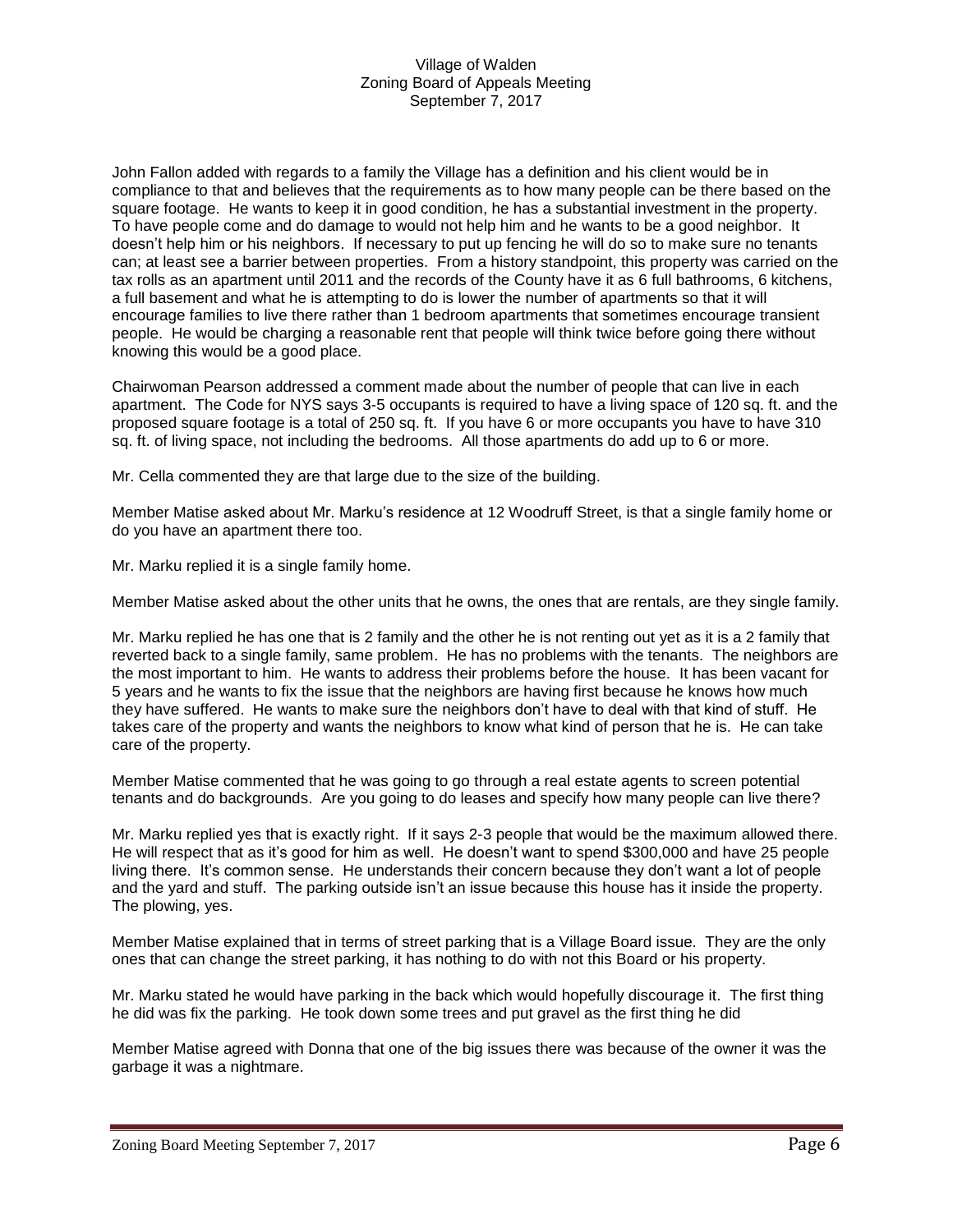Mr. Marku stated it was not maintained right the way it was he doesn't want to deal with that at all. You can come and look at his house and his other houses and it is maintained like everyone's house. It is not perfect but he really maintains the property. It's his blood not his mind and not his budget. He loves this Village. He chose to open a business in this Village. He understands the neighbors' concerns, he would have the same concerns, but he will maintain it the way it should be. That house need to be saved. The way it is right now it brings the value of their properties down if it is fixed it increases the value of everyone's houses even his home on Woodruff Street. It is not even a business as it doesn't make sense to put all that money into it but to bring it back to life and keep the character he wants to do it. It is a historic house in the eyes of people who know a building. It's a unique house no other house like this with this situation.

Mrs. Penny explained there used to be 2 tall pillars and they got knocked down by garbage trucks so there was an issue due to the size of the road which is narrow to make the swing. Of course there are no pillars now. They had a dumpster and fenced it in but she would find tons of drug paraphernalia along the fence.

Mr. Marku replied that it was commercial property because it had 6 units so it had to have a large container for commercial. Now the Village has a different set up and each apartment gets 2 containers, there would be no dumpster needed now.

Mr. Carrod asked what the plan was for the façade, will you reside it? The face of it is an eye sore.

Mr. Marku said his initial plan was to make it brand new and do 100% restore. It will need a new roof, windows, porch, and stuff but keep the siding and paint and fix it. He doesn't want to change it too much. Basically, whatever is deteriorated he wants to fix due to the house being so unique. He doesn't want to change the arches and things. The siding will be fixed back to its original state. The colors would be the same roof beige and black. Pretty much the same, new repaired and painted and maintained. They didn't take care of the vinyl siding so he would do new.

Chairwoman Pearson asked about the foundation in the back.

Mr. Marku replied that is all fixable he will have it painted and maintained to bring values of houses up. His plan is to fix the outside and make it great. He can't really save anything except the structure of the house. It needs a new roof first in order to save the structure. He doesn't want to spend money before he knows the decision.

Mrs. Penny added that is not the original foundation to the house. The side and under the porch area is an entrance to the basement that was sealed up and it's falling off, it is not structural.

Mrs. Carrod wanted to understand the process. The hearing tonight is the ZBA deciding about whether it will go from a single family to a home with 3 apartments. That's tonight. Charlie was asking about the outside of the building as it's a concern to the neighbors. Is there a process which is not the ZBA decision where Niko comes to say this is what he wants to do to the outside of the house is there a process?

Attorney Dickover replied that's the Planning Board which is also a public forum.

Ron Davis, asked when he goes and gets this property and we are talking about the siding and the facing of the house. What happens if he comes up with some sort of issue of some problems with the house? We already know the roof is in bad shape and what if he finds leaks and everything; that is his issue?

Chairwoman Pearson replied yes, that is his issue and he would have the Building Inspector and the Planning board to follow up on those things.

Mr. Davis added it is probably a permissible thing because it has been empty so long.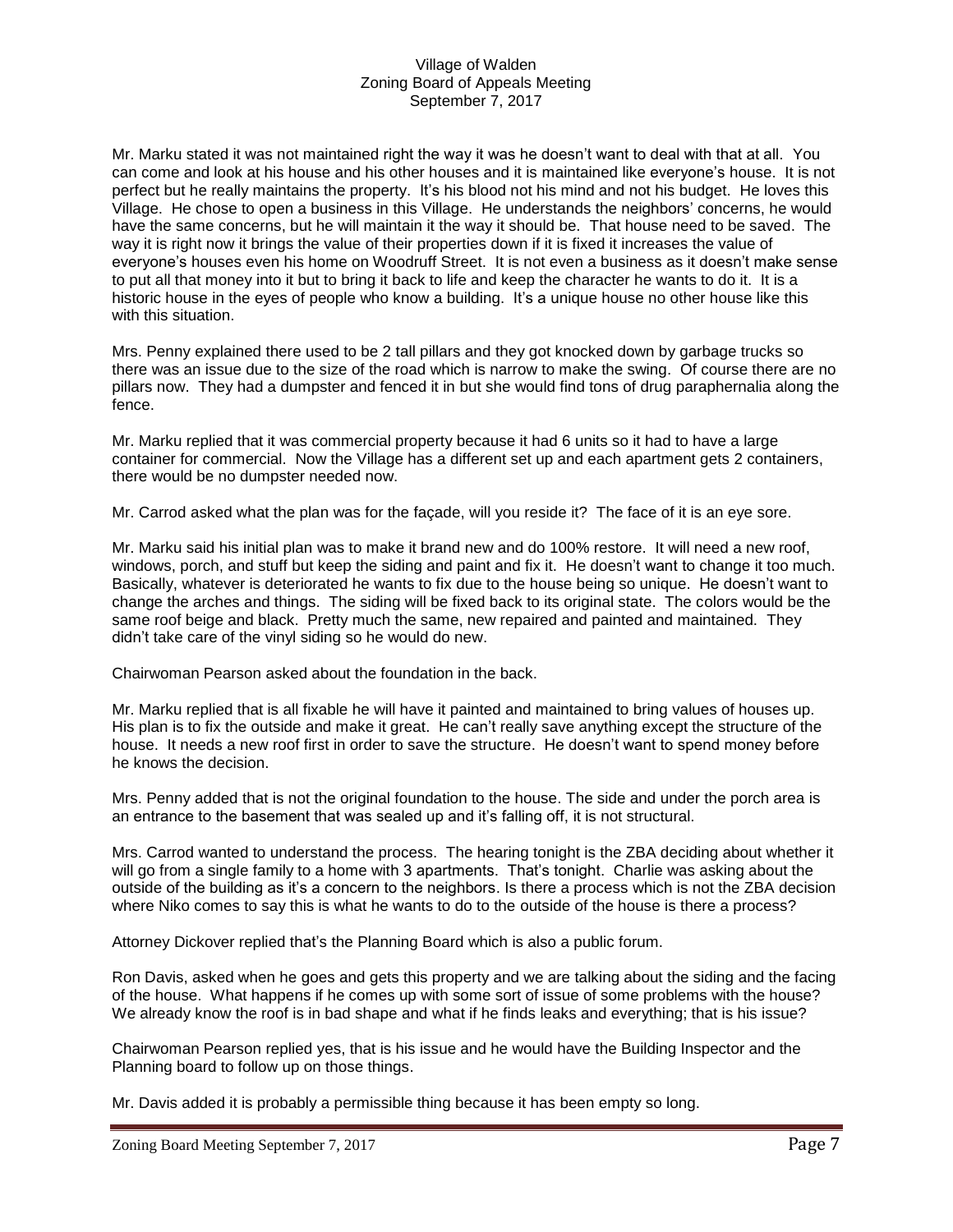Chairwoman Pearson added that he has to bring everything back to compliance with the NYS code with the Building Inspector and all that.

Mr. Marku stated that for the decision for this Zoning the Building Inspector has to check the plans and everything has to be the way the law says, it is not in his hands.

Mr. Davis commented it just knows the house is in rough shape, it's been vacant a long time.

Mr. Marku replied that everything has to go before the Building Department. Right now he can only cut the grass.

Mr. Fallon turned in the comparative comps. One is for a house as it is, one is for a 1 family house that has been sold, and one is for a 2-3 family that has sold. In 2014 Fannie Mae foreclosed on it. His client bought it in March 2017.

Mr. Marku said he knew the gentleman who originally bought it and took a chance himself. The previous owner was making plans to come before the Board and got sick and then didn't come before the Board and never finished his plans. He was going to ask for a 4 family but he got ill and sold the property losing money.

Attorney Dickover commented that the Board should probably digest the financial information it may generate some more questions for the applicant. Not sure if you want to entertain a site visit or not, perhaps you do. Not sure if Mr. Fallon wants to answer his questions tonight or if he would rather submit it in writing but this is a use variance application governed by the 4 factors test. The  $4<sup>th</sup>$  one of course is the question of whether or not the hardship was self-generated. You have heard the applicant's response to his knowledge with respect to knowing the zoning of the property before he acquired it. He thinks that Mr. Fallon may want to address that either tonight or in writing and perhaps the same with respect to the other 3 factors. The essential character of the neighborhood, whether or not the hardship of the property is unique; we've heard some information about that unique nature of the property tonight; and the  $3<sup>rd</sup>$ factor is whether or not a reasonable return can be realized by any use in that district.

Mr. Fallon replied that he would submit that in writing in narrative form.

Chairwoman Pearson stated she would love to have a site visit.

Mr. Marku replied not a problem, he would love that. Makes sense actually.

Chairwoman Pearson feel that if they see the space it would help with what we are talking about. She did speak to Mr. Millspaugh who is very knowledgeable on history of the Village. He remembers that building being an apartment building when he was 10 and he is now 90. So it was an apartment building then some 80 years ago after the original owners sold it. He remembers that the Superintendent of schools happened to live there and his parents were friends with them and he remembers going there as an apartment to visit them. So the building has been an apartment for that many years. Mr. Millspaugh is a lifetime resident of the Village of Walden so he has that history behind him.

Gerard Tuitt, 48 Ulster Avenue, commented that being as you have established that this was a multi-unit building then why is it now that it is a single family home.

Chairwoman Pearson replied that there is a law that states that after a year being vacant it reverts back to a single family home. Anything that sits around in a single family zone and was put into place for a lot of illegal apartment that have been in the Village for years. The reason it was put in was that so they were not put back as a two family or multifamily buildings so that you had single family homes coming back to the Village. It was done for the Village as a whole and making it a nicer neighborhood again. This home

Zoning Board Meeting September 7, 2017 Page 8